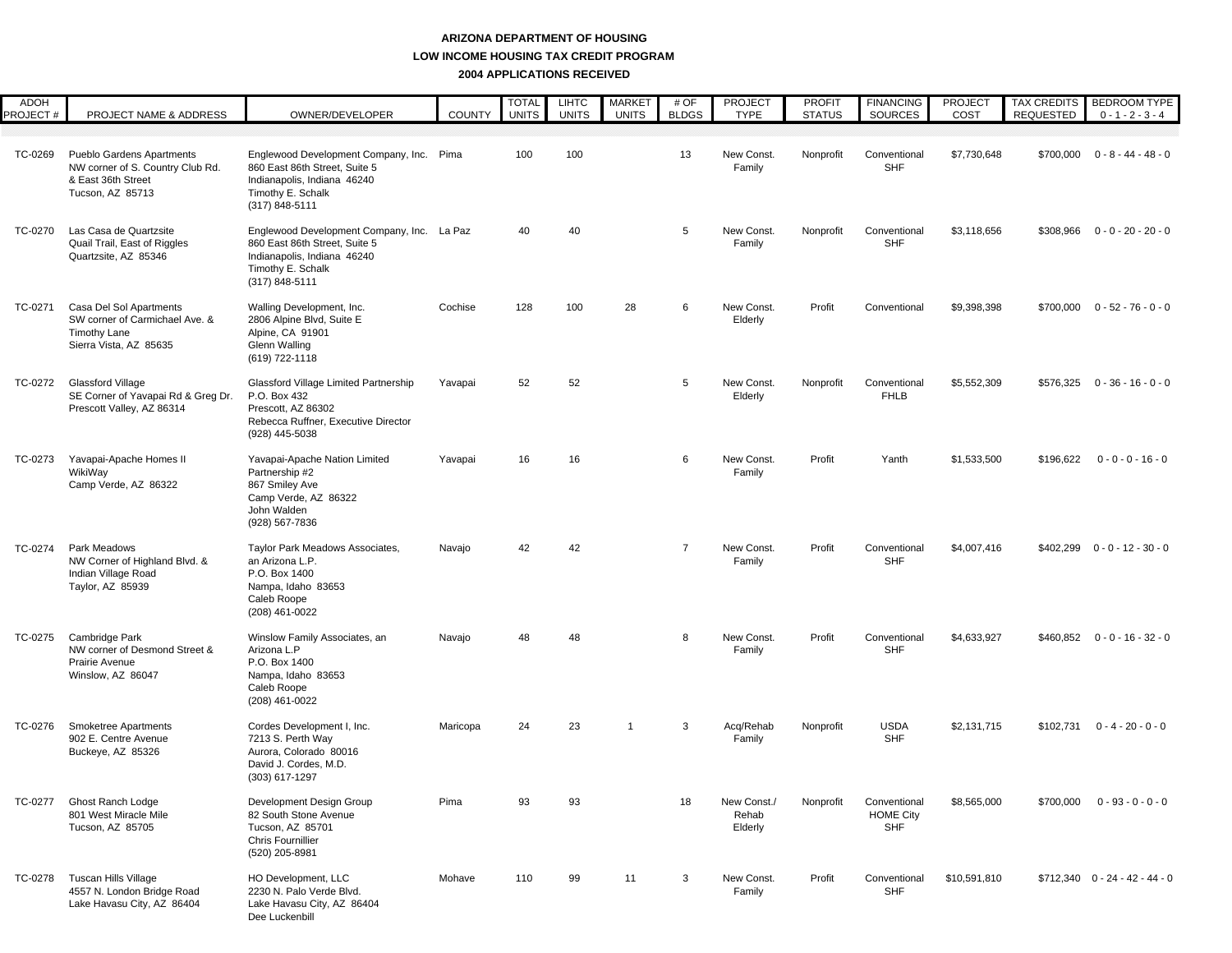| ADOH<br>PROJECT# | PROJECT NAME & ADDRESS                                                                                        | OWNER/DEVELOPER                                                                                                                                       | <b>COUNTY</b> | <b>TOTAL</b><br><b>UNITS</b> | <b>LIHTC</b><br><b>UNITS</b> | <b>MARKET</b><br><b>UNITS</b> | # OF<br><b>BLDGS</b> | <b>PROJECT</b><br><b>TYPE</b>      | <b>PROFIT</b><br><b>STATUS</b> | <b>FINANCING</b><br><b>SOURCES</b>       | <b>PROJECT</b><br>COST | <b>TAX CREDITS</b><br><b>REQUESTED</b> | <b>BEDROOM TYPE</b><br>$0 - 1 - 2 - 3 - 4$ |
|------------------|---------------------------------------------------------------------------------------------------------------|-------------------------------------------------------------------------------------------------------------------------------------------------------|---------------|------------------------------|------------------------------|-------------------------------|----------------------|------------------------------------|--------------------------------|------------------------------------------|------------------------|----------------------------------------|--------------------------------------------|
|                  |                                                                                                               | (480) 288-0528                                                                                                                                        |               |                              |                              |                               |                      |                                    |                                |                                          |                        |                                        |                                            |
| TC-0279          | <b>Pinetop Hills Apartments</b><br>Highway 260 & Penrod<br>Pinetop-Lakeside, AZ 85935                         | Community Services of Arizona, Inc.<br>P.O. Box 1776<br>Chandler, AZ 85244<br>Dee Luckenbill<br>(480) 288-0528                                        | Navajo        | 64                           | 64                           |                               | 8                    | New Const.<br>Family               | Nonprofit                      | Conventional<br><b>SHF</b>               | \$6,091,081            |                                        | $$560,347$ 0 - 0 - 38 - 26 - 0             |
| TC-0280          | <b>Willcox Townhomes</b><br>Between Hoch Ln & Teeling Ln<br>Willcox, AZ 85643                                 | Community Services of Arizona, Inc.<br>P.O. Box 1776<br>Chandler, AZ 85244<br>Dee Luckenbill<br>(480) 288-0528                                        | Cochise       | 40                           | 36                           |                               | 10                   | New Const.<br>Family               | Nonprofit                      | Conventional<br><b>SHF</b>               | \$3,892,364            |                                        | $$350,415$ 0-0-20-20-0                     |
| TC-0281          | <b>Baffert Townhomes</b><br>E. Baffert Drive<br>Nogales, AZ 85621                                             | Community Services of Arizona, Inc.<br>P.O. Box 1776<br>Chandler, AZ 85244<br>Dee Luckenbill<br>(480) 288-0528                                        | Santa Cruz    | 40                           | 40                           |                               | 17                   | New Const.<br>Family               | Nonprofit                      | Conventional<br><b>SHF</b>               | \$4,076,522            |                                        | $$404,120$ 0 - 0 - 20 - 18 - 0             |
| TC-0282          | <b>Huachuca Desert Apartments</b><br>200 Howard Street<br>Huachuca City, AZ 85616                             | Community Services of Arizona, Inc.<br>P.O. Box 1776<br>Chandler, AZ 85244<br>Dee Luckenbill<br>(480) 288-0528                                        | Cochise       | 44                           | 44                           |                               | 21                   | Acq/Rehab<br>Family                | Nonprofit                      | Rural Dev.<br><b>SHF</b>                 | \$2,376,494            | \$178,889                              | $0 - 38 - 6 - 0 - 0$                       |
| TC-0283          | <b>Memorial Towers</b><br>1401 and 1405 S. 7th Avenue<br>Phoenix, AZ 85007                                    | <b>Memorial Towers Limited Partnership</b><br>2335 North Bank Drive<br>Columbus, Ohio 43220<br>Joe Williams<br>(614) 273-3539                         | Maricopa      | 153                          | 153                          |                               | $\overline{2}$       | New Const.<br>Acq/Rehab<br>Elderly | Profit                         | Conventional<br>City of Phx              | \$10,299,125           |                                        | $$700,000$ 0 - 152 - 1 - 0 - 0             |
| TC-0284          | Sonora Vista Apartments<br>SW corner of Ho Ho Kam Dr. &<br>Van Buren Ave.<br>Douglas, AZ 85607                | <b>Behond Shelter Housing Development</b><br>Corporation<br>520 S. Virgil Ave., Suite 402<br>Los Angeles, CA 90020<br>JoAnne Yokota<br>(213) 251-2111 | Cochise       | 65                           | 65                           |                               | 9                    | New Const.<br>Family               | Nonprofit                      | Conventional<br>AHP                      | \$7.377,011            |                                        | $$699,899$ 0 - 0 - 33 - 32 - 0             |
| TC-0285          | Ak-Chin Homes II<br>West Peters and Nall<br>Maricopa, AZ 85239                                                | Ak-Chin Homes Limited Partnership #2<br>42507 W. Peters and Nall Road<br>Maricopa, Arizona 85239<br>Marlene Garcia<br>(520) 568-2321                  | Pinal         | 23                           | 23                           |                               | 25                   | New Constr.<br>Family              | Profit                         | <b>RJTCF</b><br>Ak-Chin IC               | \$2,806,642            | \$227,114                              | $0 - 0 - 0 - 25 - 0$                       |
| TC-0286          | <b>Gila River Apartments</b><br>Allred Lane<br>3-acre portion of parcel<br>#104-33-024B<br>Thatcher, AZ 85552 | Englewood Development Company, Inc Graham<br>860 East 86th Street, Suite 5<br>Indianapolis, Indiana 46240<br>Timothy E. Schalk<br>$(317) 848 - 5111$  |               | 40                           | 40                           |                               | 5                    | New Const.<br>Elderly              | Nonprofit                      | Conventional<br><b>SHF</b>               | \$3,384,299            | \$343,915                              | $0 - 36 - 4 - 0 - 0$                       |
|                  | TC-0287 Winslow Crossings<br>Corner of Fleming St. & Gorman Ave<br>Winslow, AZ 86047                          | Cardon Development Group<br>2902 S. 44th Street<br>Phoenix, AZ 85040<br>Cindy Coen<br>(602) 899-1909                                                  | Navajo        | 52                           | 52                           |                               |                      | New Const.<br>Family               | Nonprofit                      | Conventional<br><b>SHF</b><br><b>DDF</b> | \$5,877,572            |                                        | $$568,835$ 0 - 8 - 20 - 24 - 0             |
| TC-0288          | Rancho Cielo Senior Apartments<br>3930 West McDowell<br>Phoenix, AZ 85008                                     | BJ Gunner Investments, LLC<br>14845 N. 110th Way<br>Scottsdale, AZ 85255<br>Michael Letzt<br>(480) 473-2744                                           | Maricopa      | 41                           | 36                           | 5                             | 3                    | New Const.<br>Elderly              | Profit                         | Conventional                             | \$4,679,085            |                                        | $$395,282$ 0 - 0 - 41 - 0 - 0              |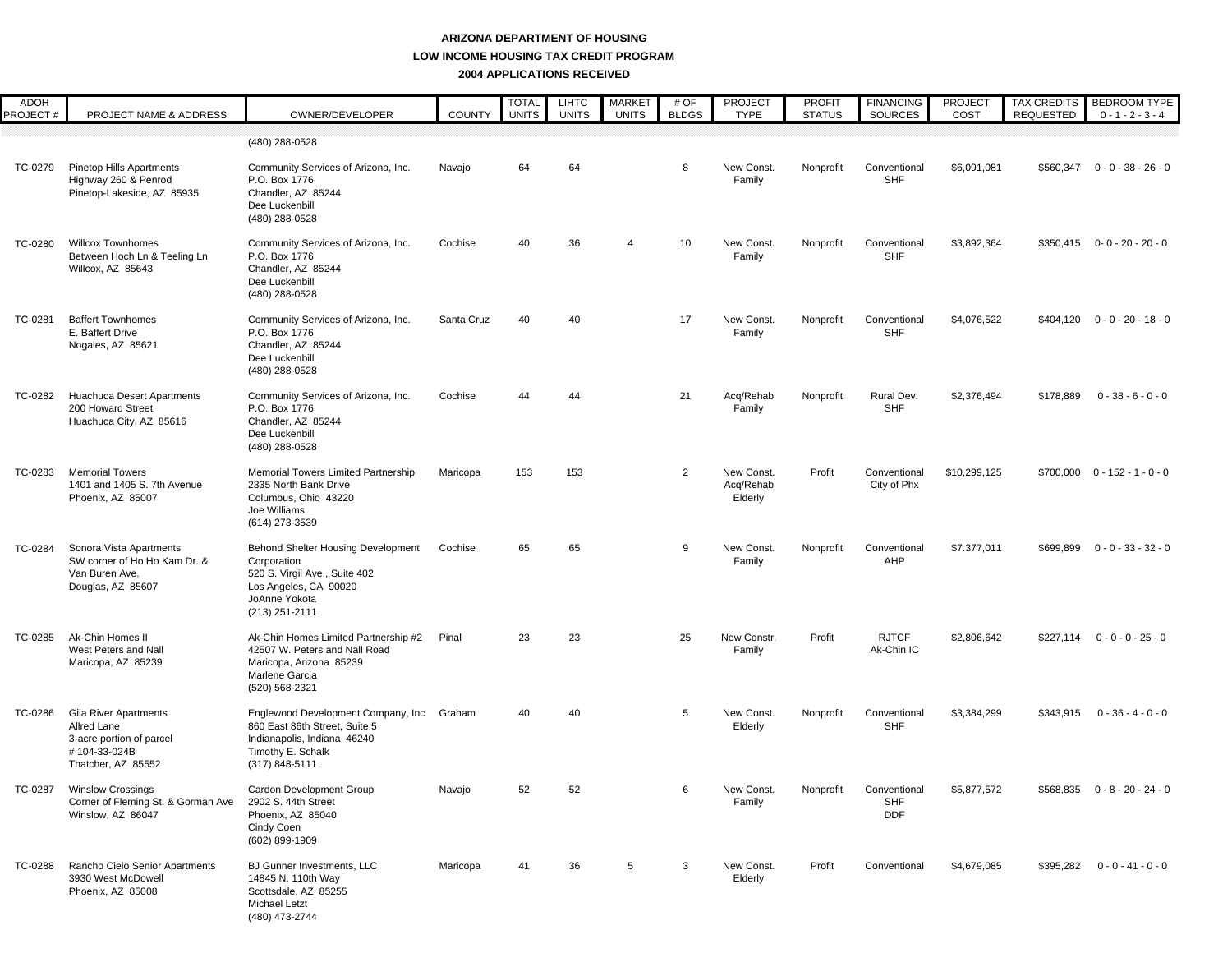| ADOH<br>PROJECT# | PROJECT NAME & ADDRESS                                                                            | OWNER/DEVELOPER                                                                                                                          | <b>COUNTY</b>      | <b>TOTAL</b><br><b>UNITS</b> | <b>LIHTC</b><br><b>UNITS</b> | <b>MARKET</b><br><b>UNITS</b> | # OF<br><b>BLDGS</b> | <b>PROJECT</b><br><b>TYPE</b>      | <b>PROFIT</b><br><b>STATUS</b> | <b>FINANCING</b><br><b>SOURCES</b>    | <b>PROJECT</b><br>COST | <b>REQUESTED</b> | TAX CREDITS BEDROOM TYPE<br>$0 - 1 - 2 - 3 - 4$ |
|------------------|---------------------------------------------------------------------------------------------------|------------------------------------------------------------------------------------------------------------------------------------------|--------------------|------------------------------|------------------------------|-------------------------------|----------------------|------------------------------------|--------------------------------|---------------------------------------|------------------------|------------------|-------------------------------------------------|
|                  |                                                                                                   |                                                                                                                                          |                    |                              |                              |                               |                      |                                    |                                |                                       |                        |                  |                                                 |
|                  |                                                                                                   |                                                                                                                                          |                    |                              |                              |                               |                      |                                    |                                |                                       |                        |                  |                                                 |
| TC-0289          | La Mariposa Villas<br>24th Street & Arizona Ave.<br>Yuma, AZ 85364                                | Yuma Mariposa, LLC<br>201 Brandenton Ave., Suite 120<br>Dublin, Ohio 43017<br>Daniel N. Terlecki<br>(614) 792-5511                       | Yuma               | 59                           | 59                           |                               | $\overline{2}$       | New Const.<br>Rehab<br>Elderly     | Profit                         | Conventional<br>Fannie Mae            | \$5,591,704            |                  | $$524,930$ 0 - 29 - 30 - 0 - 0                  |
| TC-0290          | Matthew Henson HOPE VI Senior<br>Apartments<br>808 S. Seventh Avenue, Unit 1<br>Phoenix, AZ 85007 | McCormack Baron Salazar<br>808 S. Seventh Avenue, Unit 1<br>Phoenix, AZ 85007<br>David Adame<br>(602) 252-1944                           | Maricopa           | 129                          | 129                          |                               | $\overline{2}$       | New Const.<br>Elderly              | Profit                         | HOPE VI AFR<br>HOPE VI<br>City of Phx | \$12,909,500           |                  | $$881,773$ 0 - 123 - 6 - 0 - 0                  |
| TC-0291          | <b>Copper Springs Estates</b><br>1780 Bimini Lane<br>Lake Havasu City, AZ 86403                   | Copper Springs Estates, LP<br>5354 Parkdale Drive, Suite 350<br>St. Louis Park, Minnesota 55416<br>Roger Peterson<br>(952) 543-2455      | Mohave             | 72                           | 72                           |                               | 3                    | New Const.<br>Family               | Profit                         | Ray James<br><b>HOME Fund</b>         | \$7,695,900            |                  | $$539,606$ 0 - 0 - 36 - 36 - 0                  |
| TC-0292          | Alpine Cove Apartments<br>425 South Woodland Road<br>Pinetop-Lakeside, AZ 85935                   | Partnership Equities, Inc.<br>2990 North Swan Road, Suite 230<br>Tucson, AZ 85712<br>Mark Shoemacher<br>(520) 322-2540                   | Navajo             | 64                           | 64                           |                               | 10                   | New Const.<br>Family               | Profit                         | American<br>Capital                   | \$6,025,800            |                  | $$587.655$ 0 - 0 - 32 - 32 - 0                  |
| TC-0293          | <b>Greenway Cove Apartments</b><br>15826 North 32nd Street<br>Phoenix, AZ 85032                   | Partnership Equities, Inc.<br>2990 North Swan Road, Suite 230<br>Tucson, AZ 85712<br>Mark Shoemacher<br>(520) 322-2540                   | Maricopa           | 191                          | 191                          |                               | 11                   | Acq/Rehab<br>Family                | Profit                         | Conventional<br>City of Phx.          | \$12.045.607           |                  | $$700,000$ 0 - 120 - 71 - 0 - 0                 |
| TC-0294          | <b>Eagle Cove Apartments</b><br>174 State Hwy 180<br>Eagar, AZ 85925                              | Partnership Equities, Inc.<br>2990 North Swan Road, Suite 230<br>Tucson, AZ 85712<br>Mark Shoemacher<br>(520) 322-2540                   | Apache             | 48                           | 48                           |                               | 4                    | New Const.<br>Family               | Profit                         | Conventional                          | \$4,826,123            |                  | $$481,100$ 0 - 0 - 24 - 24 - 0                  |
| TC-0295          | Eldorado<br>38th Ave. & 22nd Lane<br>Yuma, AZ 85364                                               | Arizona Housing Development Corp.<br>420 S. Madison Avenue<br>Yuma, AZ 85364<br>Katie Steen<br>(928) 782-3823 ext. 130                   | Yuma               | 80                           | 80                           |                               | 2                    | New Const.<br>Elderly              | Nonprofit                      | Conventional<br><b>SHF</b>            | \$6,448,356            |                  | $$623,357$ 0 - 68 - 12 - 0 - 0                  |
| TC-0296          | Hopi Homes I<br>Scattered sites on Hopi Reservation<br>(Various), AZ 86043                        | Hopi Limited Partnership #1<br>P.O. Box 698<br>Second Mesa, AZ 86043<br>Jean Tenorio<br>(928) 737-2556                                   | Navajo<br>Coconino | 27                           | 27                           |                               | 14                   | Acquis/Rehab<br>Family             | Profit                         | <b>RJTCF</b><br><b>HTHA</b>           | \$3,550,239            |                  | $$263,419$ 0 - 0 - 8 - 15 - 4                   |
|                  | TC-0297 Carefree on North Central<br>126 W. Maryland Ave.<br>Phoenix, AZ 85013                    | Native American Connections, Inc.<br>650 N. 2nd Ave.<br>Phoenix, AZ 85003<br>Joe Keeper, Director of Housing<br>(602) 254-3247 ext. 1602 | Maricopa           |                              | 36                           |                               |                      | Acq/Rehab<br>New Const.<br>Elderly |                                | Nonprofit Conventional<br><b>SHF</b>  | \$3,696,315            |                  | $$249,473$ 0 - 18 - 18 - 0 - 0                  |
| TC-0298          | Sahara Luna<br>1221 N. 35th Street<br>Phoenix, AZ 85008                                           | Hope Development, LLC<br>5125 S. Sweetgrass PI<br>Boise, Idaho 83716<br>Julie Hyat<br>(208) 863-4027                                     | Maricopa           | 52                           | 52                           |                               | 18                   | New Const.<br>Rehab<br>Family      | Profit                         | Conventional<br>City of Phx           | \$6,037,589            |                  | $$490,055$ 0 - 0 - 25 - 27 - 0                  |